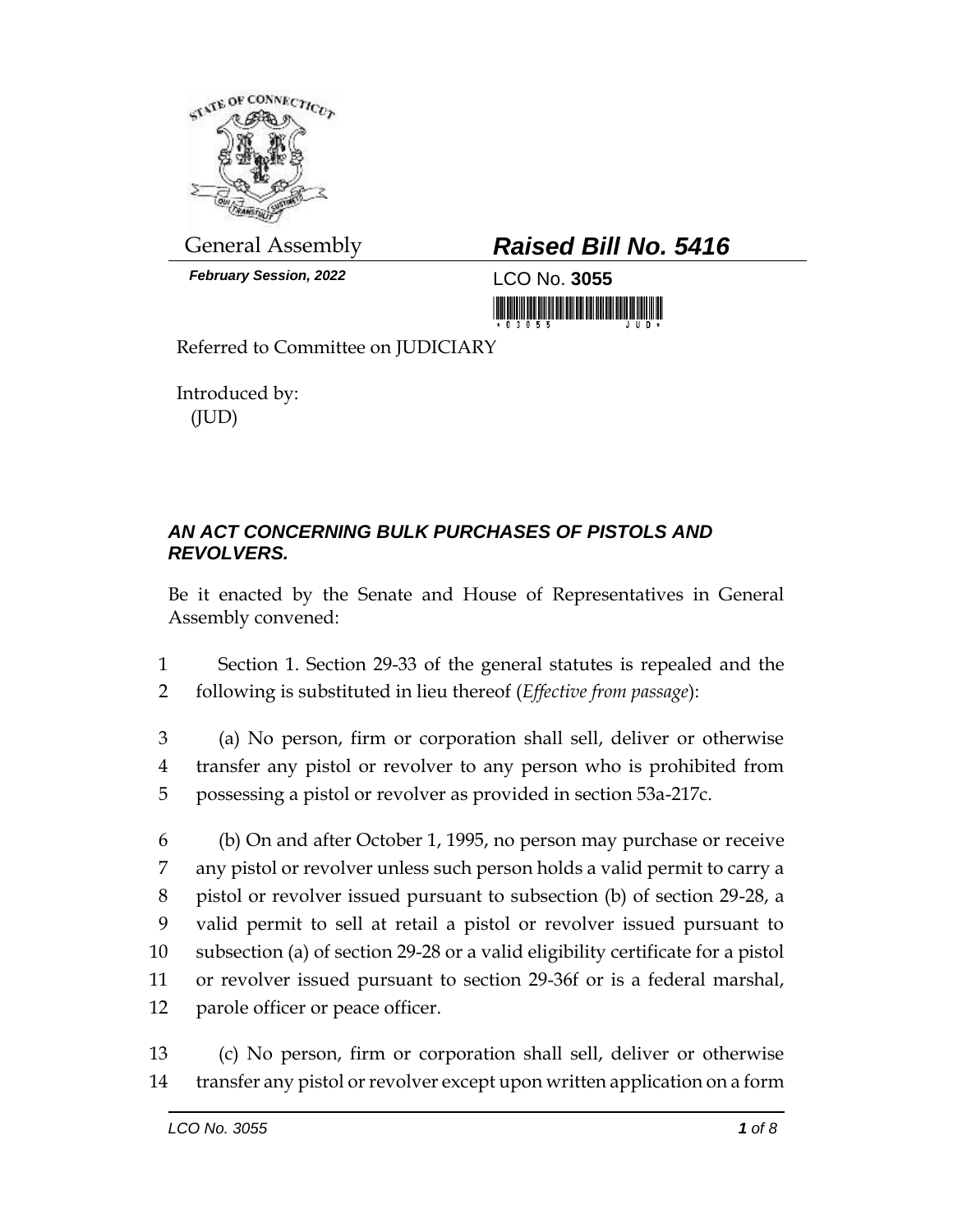prescribed and furnished by the Commissioner of Emergency Services and Public Protection. Such person, firm or corporation shall ensure that all questions on the application are answered properly prior to releasing the pistol or revolver and shall retain the application, which shall be attached to the federal sale or transfer document, for at least twenty years or until such vendor goes out of business. Such application shall be available for inspection during normal business hours by law enforcement officials. No sale, delivery or other transfer of any pistol or revolver shall be made unless the person making the purchase or to whom the same is delivered or transferred is personally known to the person selling such pistol or revolver or making delivery or transfer thereof or provides evidence of his identity in the form of a motor vehicle operator's license, identity card issued pursuant to section 1-1h or valid passport. No sale, delivery or other transfer of any pistol or revolver shall be made until the person, firm or corporation making such transfer obtains an authorization number from the Commissioner of Emergency Services and Public Protection. Said commissioner shall perform the national instant criminal background check and make a reasonable effort to determine whether there is any reason that would prohibit such applicant from possessing a pistol or revolver as provided in section 53a-217c. If the commissioner determines the existence of such a reason, the commissioner shall deny the sale and no pistol or revolver shall be sold, delivered or otherwise transferred by such person, firm or corporation to such applicant.

 (d) No person, firm or corporation shall sell, deliver or otherwise transfer any pistol or revolver, other than at wholesale, unless such pistol or revolver is equipped with a reusable trigger lock, gun lock or gun locking device appropriate for such pistol or revolver, which lock or device shall be constructed of material sufficiently strong to prevent it from being easily disabled and have a locking mechanism accessible by key or by electronic or other mechanical accessory specific to such lock or device to prevent unauthorized removal. No pistol or revolver shall be loaded or contain therein any gunpowder or other explosive or any bullet, ball or shell when such pistol or revolver is sold, delivered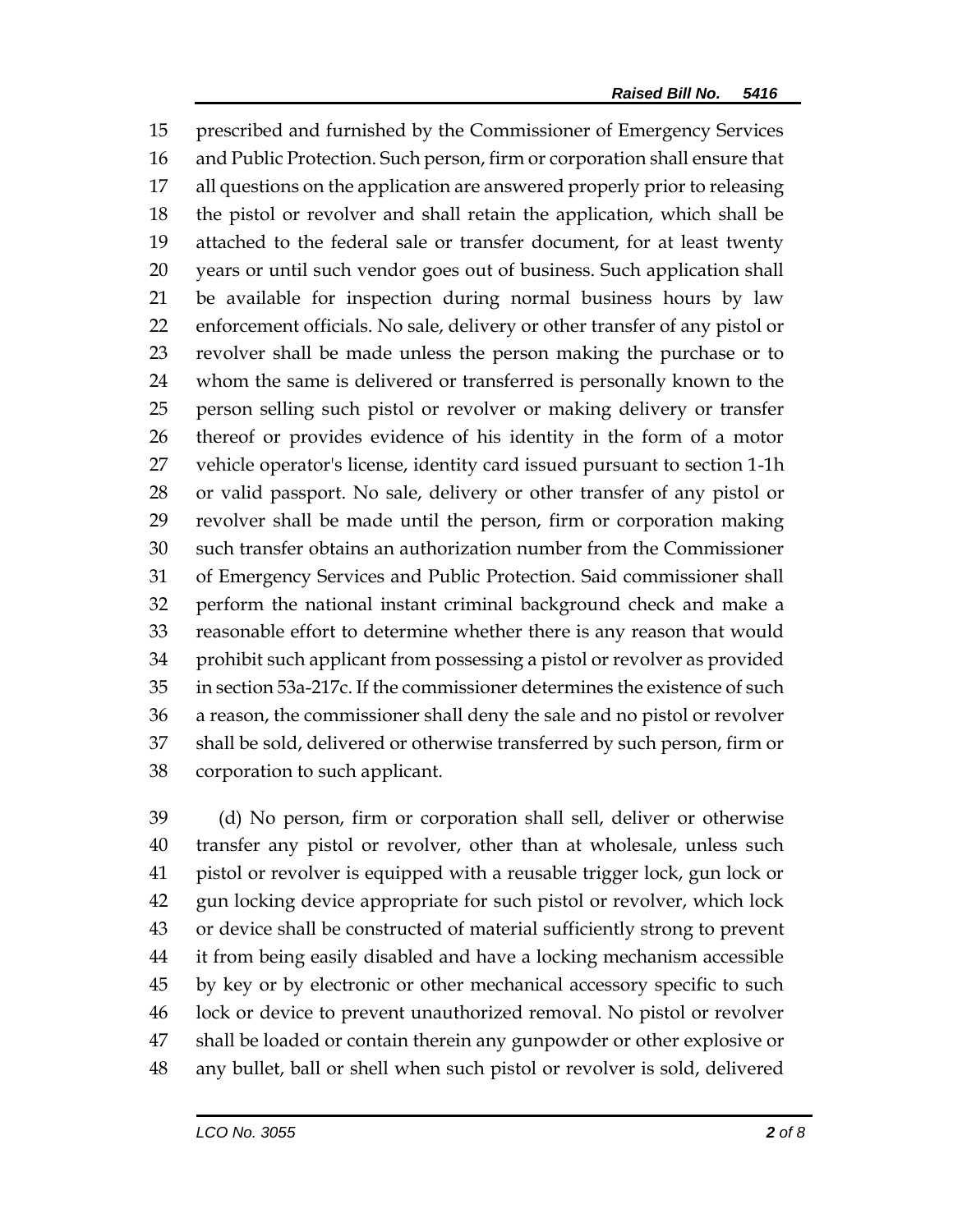## or otherwise transferred.

 (e) Upon the sale, delivery or other transfer of any pistol or revolver, the person making the purchase or to whom the same is delivered or transferred shall sign a receipt for such pistol or revolver, which shall contain the name and address of such person, the date of sale, the caliber, make, model and manufacturer's number and a general description of such pistol or revolver, the identification number of such person's permit to carry pistols or revolvers, issued pursuant to subsection (b) of section 29-28, permit to sell at retail pistols or revolvers, issued pursuant to subsection (a) of said section, or eligibility certificate for a pistol or revolver, issued pursuant to section 29-36f, if any, and the authorization number designated for the transfer by the Department of Emergency Services and Public Protection. The person, firm or corporation selling such pistol or revolver or making delivery or transfer thereof shall give one copy of the receipt to the person making the purchase of such pistol or revolver or to whom the same is delivered or transferred, shall retain one copy of the receipt for at least five years, and shall send, by first class mail, or electronically transmit, within forty-eight hours of such sale, delivery or other transfer, one copy of the receipt to the Commissioner of Emergency Services and Public Protection and one copy of the receipt to the chief of police or, where there is no chief of police, the warden of the borough or the first selectman of the town, as the case may be, of the town in which the transferee resides.



revolvers for use by officers in the performance of their law enforcement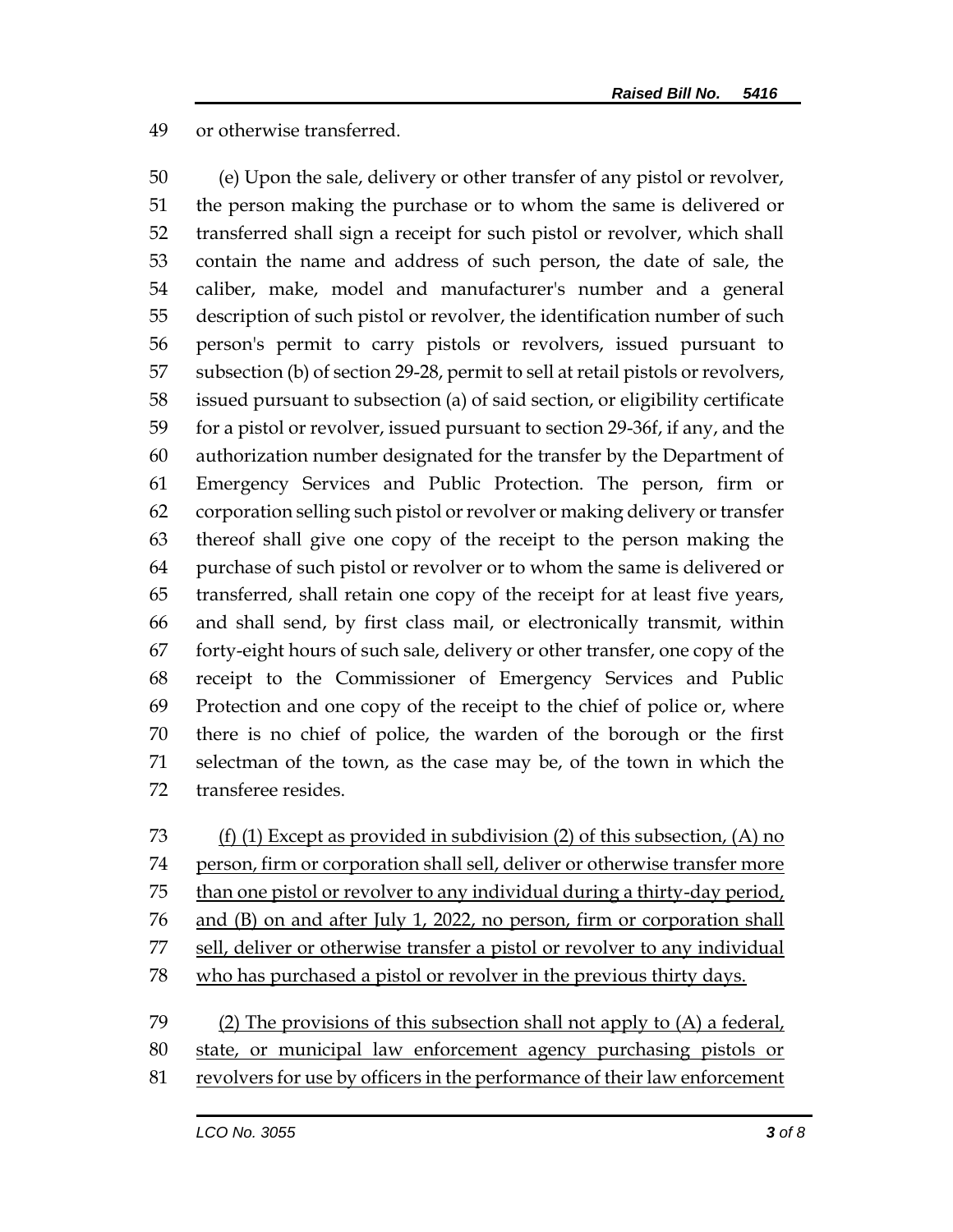duties, (B) any firearm legally transferred under the provision of section 29-36k, (C) the exchange of a pistol or revolver purchased by an individual from a federally licensed firearm dealer for another pistol or revolver from the same federally licensed firearms dealer within thirty 86 days of the original transaction, provided that the federally licensed firearm dealer reports the transaction to the Commissioner of Emergency Services and Public Protection, or (D) as otherwise provided 89 in subsection  $(g)$  or  $(h)$  of this section.

 **[**(f)**]** (g) The provisions of this section shall not apply to antique pistols or revolvers. An antique pistol or revolver, for the purposes of this section, means any pistol or revolver which was manufactured in or before 1898 and any replica of such pistol or revolver provided such replica is not designed or redesigned for using rimfire or conventional centerfire fixed ammunition except rimfire or conventional centerfire fixed ammunition which is no longer manufactured in the United States and not readily available in the ordinary channel of commercial trade.

 **[**(g)**]** (h) The provisions of this section shall not apply to the sale, delivery or transfer of pistols or revolvers between (1) a federally- licensed firearm manufacturer and a federally-licensed firearm dealer, (2) a federally-licensed firearm importer and a federally-licensed firearm dealer, or (3) federally-licensed firearm dealers.

 **[**(h)**]** (i) If the court finds that a violation of this section is not of a serious nature and that the person charged with such violation (1) will probably not offend in the future, (2) has not previously been convicted of a violation of this section, and (3) has not previously had a prosecution under this section suspended pursuant to this subsection, the court may order suspension of prosecution. The court shall not order suspension of prosecution unless the accused person has acknowledged that he understands the consequences of the suspension of prosecution. Any person for whom prosecution is suspended shall agree to the tolling of any statute of limitations with respect to such violation and to a waiver of his right to a speedy trial. Such person shall appear in court and shall be released to the custody of the Court Support Services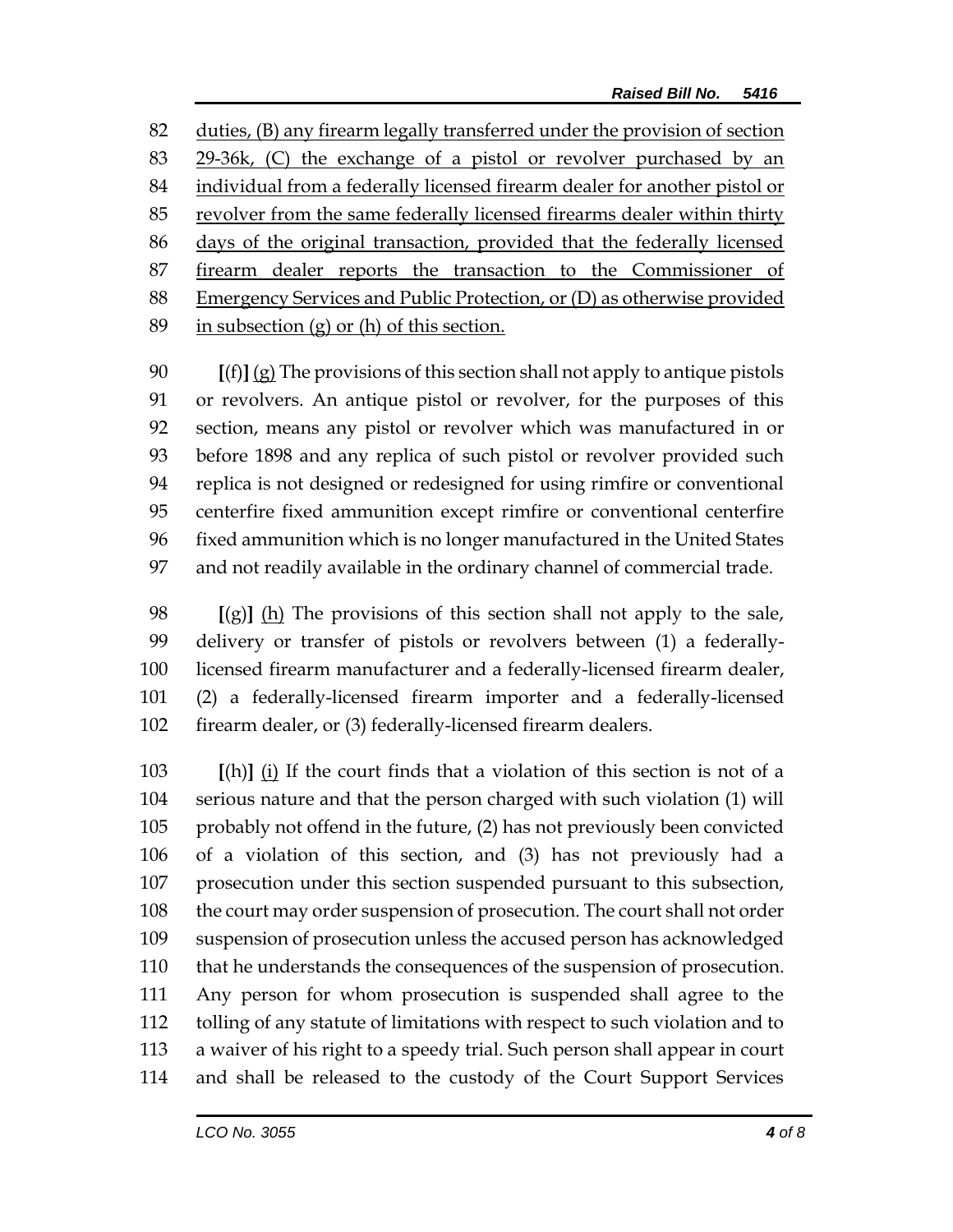Division for such period, not exceeding two years, and under such conditions as the court shall order. If the person refuses to accept, or, having accepted, violates such conditions, the court shall terminate the suspension of prosecution and the case shall be brought to trial. If such person satisfactorily completes his period of probation, he may apply for dismissal of the charges against him and the court, on finding such satisfactory completion, shall dismiss such charges. If the person does not apply for dismissal of the charges against him after satisfactorily completing his period of probation, the court, upon receipt of a report submitted by the Court Support Services Division that the person satisfactorily completed his period of probation, may on its own motion make a finding of such satisfactory completion and dismiss such charges. Upon dismissal, all records of such charges shall be erased pursuant to section 54-142a. An order of the court denying a motion to dismiss the charges against a person who has completed his period of probation or terminating the participation of a defendant in such program shall be a final judgment for purposes of appeal.

 **[**(i)**]** (j) Any person who violates any provision of this section shall be guilty of a class C felony for which two years of the sentence imposed may not be suspended or reduced by the court, and five thousand dollars of the fine imposed may not be remitted or reduced by the court unless the court states on the record its reasons for remitting or reducing such fine, except that any person who sells, delivers or otherwise transfers a pistol or revolver in violation of the provisions of this section knowing that such pistol or revolver is stolen or that the manufacturer's number or other mark of identification on such pistol or revolver has been altered, removed or obliterated, shall be guilty of a class B felony for which three years of the sentence imposed may not be suspended or reduced by the court, and ten thousand dollars of the fine imposed may not be remitted or reduced by the court unless the court states on the record its reasons for remitting or reducing such fine, and any pistol or revolver found in the possession of any person in violation of any provision of this section shall be forfeited.

Sec. 2. Subsection (e) of section 53-202*l* of the general statutes is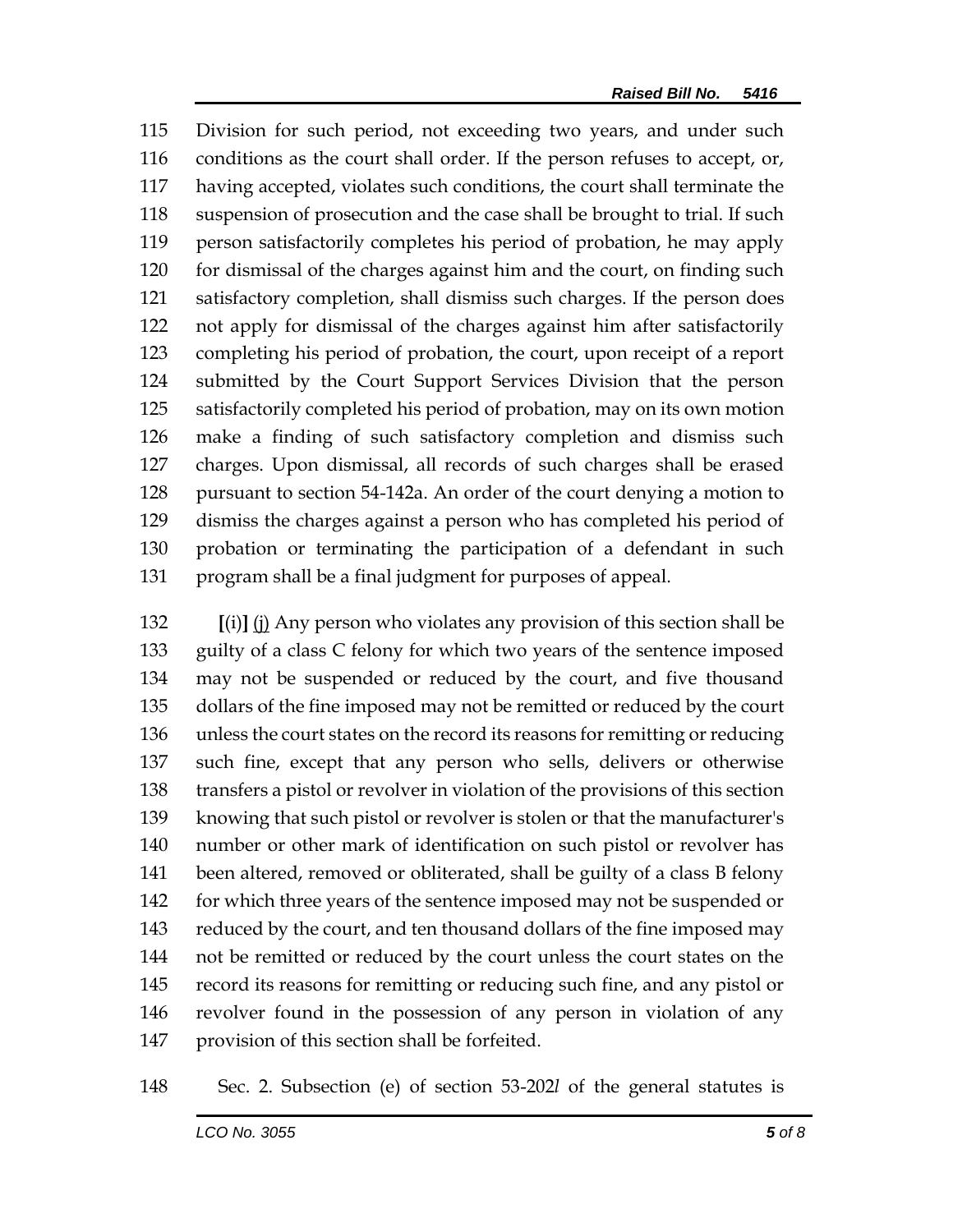repealed and the following is substituted in lieu thereof (*Effective from passage*):

 (e) If the court finds that a violation of this section is not of a serious nature and that the person charged with such violation (1) will probably not offend in the future, (2) has not previously been convicted of a violation of this section, and (3) has not previously had a prosecution under this section suspended pursuant to this subsection, it may order suspension of prosecution in accordance with the provisions of subsection **[**(h)**]** (i) of section 29-33, as amended by this act.

 Sec. 3. Subsection (g) of section 53-202w of the general statutes is repealed and the following is substituted in lieu thereof (*Effective from passage*):

 (g) If the court finds that a violation of this section is not of a serious nature and that the person charged with such violation (1) will probably not offend in the future, (2) has not previously been convicted of a violation of this section, and (3) has not previously had a prosecution under this section suspended pursuant to this subsection, it may order suspension of prosecution in accordance with the provisions of subsection **[**(h)**]** (i) of section 29-33, as amended by this act.

 Sec. 4. Subsection (f) of section 53-206g of the general statutes is repealed and the following is substituted in lieu thereof (*Effective from passage*):

 (f) If the court finds that a violation of this section is not of a serious nature and that the person charged with such violation (1) will probably not offend in the future, (2) has not previously been convicted of a violation of this section, and (3) has not previously had a prosecution under this section suspended pursuant to this subsection, it may order suspension of prosecution in accordance with the provisions of subsection **[**(h)**]** (i) of section 29-33, as amended by this act.

 Sec. 5. Section 54-66a of the 2022 supplement to the general statutes, as amended by section 171 of public act 21-1 of the June special session,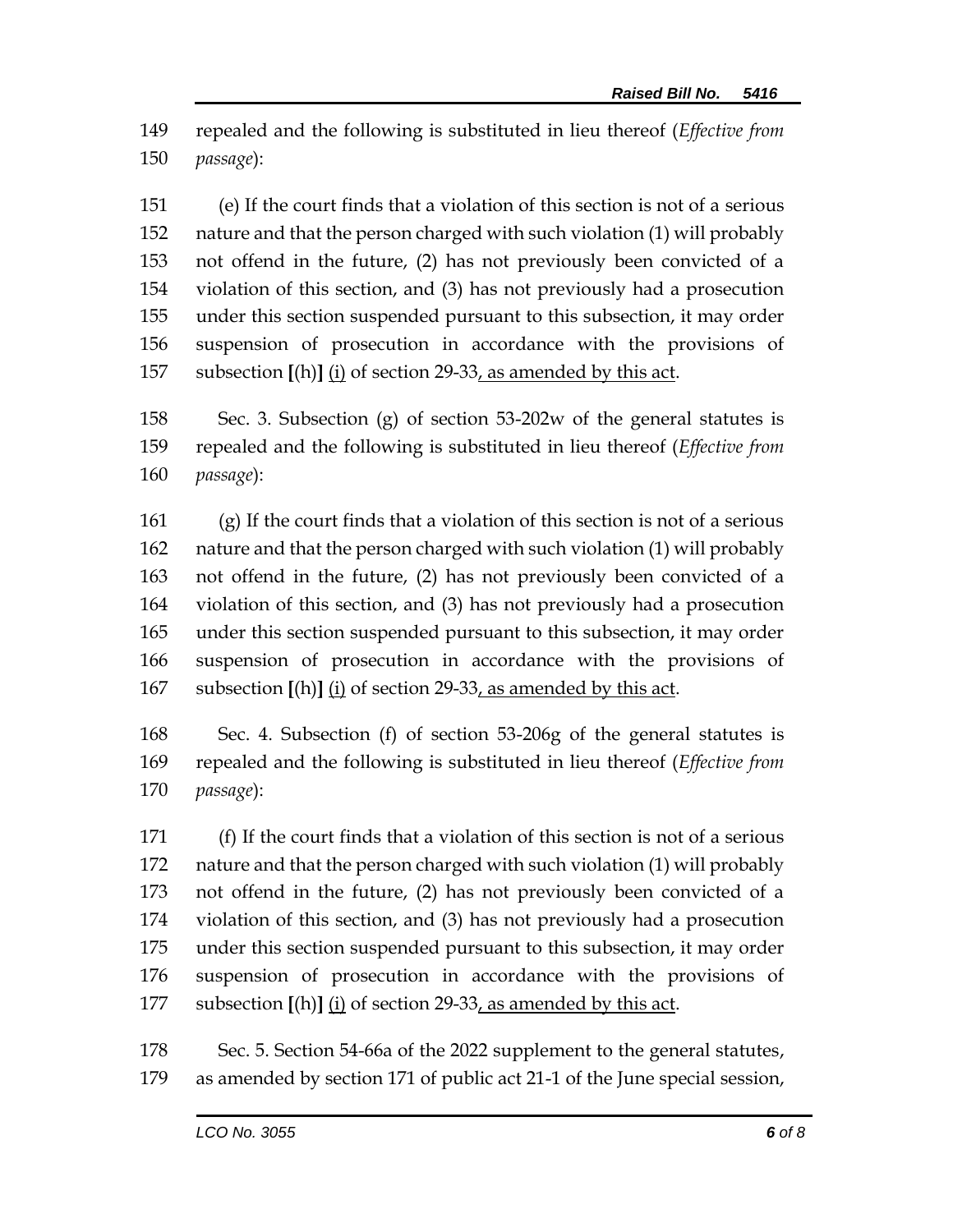is repealed and the following is substituted in lieu thereof (*Effective from passage*):

 Any bail bond posted in any criminal proceeding in this state shall be automatically terminated and released whenever the defendant: (1) Is granted accelerated rehabilitation pursuant to section 54-56e; (2) is granted admission to the pretrial alcohol education program pursuant to section 54-56g; (3) is granted admission to the pretrial family violence education program pursuant to section 46b-38c; (4) is granted admission to the pretrial drug education and community service program pursuant to section 54-56i; (5) has the complaint or information filed against such defendant dismissed; (6) has the prosecution of the complaint or information filed against such defendant terminated by entry of a nolle prosequi; (7) is acquitted; (8) is sentenced by the court and a stay of such sentence, if any, is lifted; (9) is granted admission to the pretrial school violence prevention program pursuant to section 54- 56j; (10) is charged with a violation of section 29-33, as amended by this act, 53-202*l*, as amended by this act, or 53-202w, as amended by this act, and prosecution has been suspended pursuant to subsection **[**(h)**]** (i) of section 29-33, as amended by this act; (11) is charged with a violation of section 29-37a and prosecution has been suspended pursuant to subsection (i) of section 29-37a; (12) is granted admission to the supervised diversionary program for persons with psychiatric disabilities, or persons who are veterans, pursuant to section 54-56*l*; (13) is granted admission to a diversionary program for young persons charged with a motor vehicle violation or an alcohol-related offense pursuant to section 54-56p; (14) is granted admission to the pretrial drug intervention and community service program pursuant to section 54- 56q; or (15) is granted admission to the pretrial impaired driving intervention program pursuant to section 54-56r.

 Sec. 6. Subdivision (8) of section 54-280 of the general statutes is repealed and the following is substituted in lieu thereof (*Effective from passage*):

(8) "Offense committed with a deadly weapon" or "offense" means: